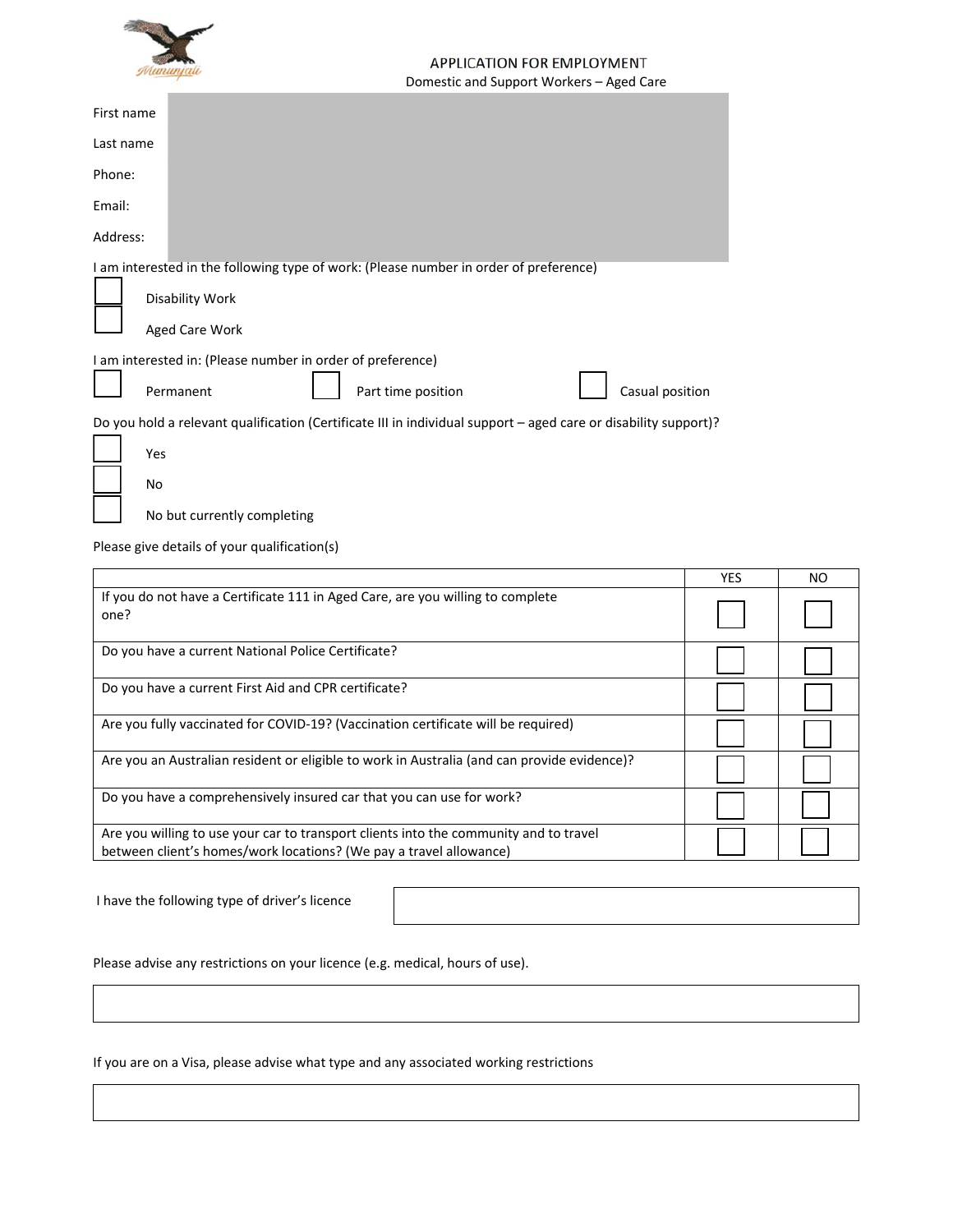

The inherent duties you may be required to undertake may require (but are not limited to) the following physical requirements:

### **Lifting and moving objects**

e.g. Transfer a wheelchair or wheelie walker out of a car, carry groceries, lift a vacuum cleaner, lift and move wet laundry.

### **Bending, twisting and squatting**

Tie clients' shoelaces, adjust wheelchair footplates, assist with showering and other personal care.

#### **Operating support equipment**

Push wheelchair, operate hoist.

Do you have any restrictions or pre‐existing conditions that may impact upon your ability to perform such tasks?

No – I do not have any restrictions or pre‐existing conditions Yes – I do have restrictions and/or pre-existing conditions - provide details below

## **AVAILABILITY**

Ideally, the total number of hours I would like to work each fortnight are: \_\_\_ hours

The number of days I would like to work each week are:



What days/times are you available to work?



If your availability is different to the above, please advise (e.g. only available during school hours)